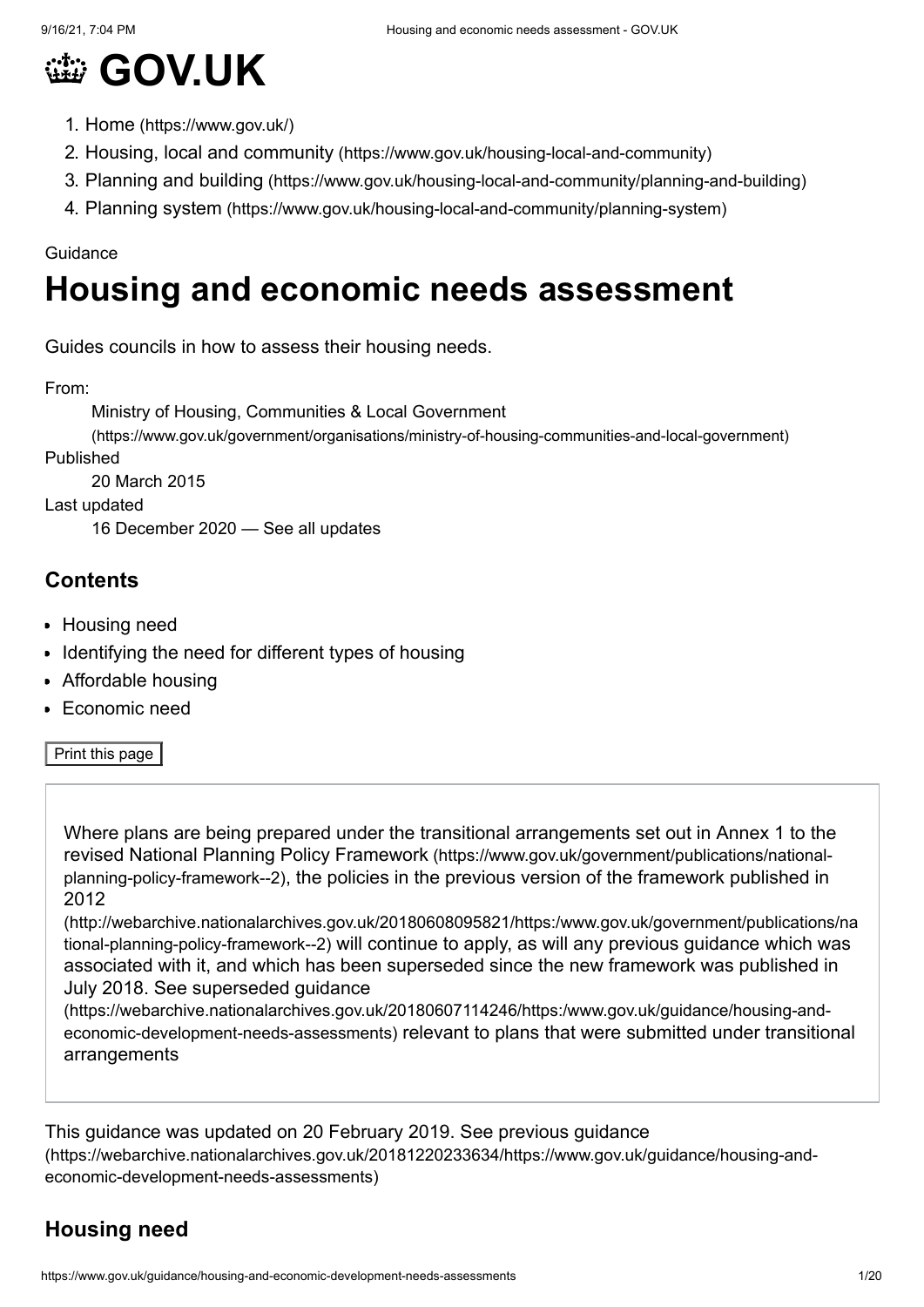### **What is housing need?**

Housing need is an unconstrained assessment of the number of homes needed in an area. Assessing housing need is the first step in the process of deciding how many homes need to be planned for. It should be undertaken separately from assessing land availability, establishing a housing requirement figure and preparing policies to address this such as site allocations. For further details on how constraints should be considered once a housing need figure has been identified, [please see Housing and economic land availability assessment guidance](https://www.gov.uk/guidance/housing-and-economic-land-availability-assessment) (https://www.gov.uk/guidance/housing-and-economic-land-availability-assessment).

Paragraph: 001 Reference ID: 2a-001-20190220

Revision date: 20 02 2019

#### **What is the standard method for assessing local housing need?**

The National Planning Policy Framework expects strategic policy-making authorities to follow the standard method in this guidance for assessing local housing need.

The standard method uses a formula to identify the minimum number of homes expected to be planned for, in a way which addresses projected household growth and historic under-supply.

The standard method set out below identifies a minimum annual housing need figure. It does not produce a housing requirement figure.

Paragraph: 002 Reference ID: 2a-002-20190220

Revision date: 20 02 2019

#### **Is the use of the standard method for strategic policy making purposes mandatory?**

No, if it is felt that circumstances warrant an alternative approach but authorities can expect this to be scrutinised more closely at examination. There is an expectation that the standard method will be used and that any other method will be used only in exceptional circumstances.

Paragraph: 003 Reference ID: 2a-003-20190220

Revision date: 20 02 2019

#### **How is a minimum annual local housing need figure calculated using the standard method?**

The standard method can be used to calculate a minimum annual local housing need figure as follows:

#### **Step 1 - Setting the baseline**

[Set the baseline using national household growth projections](https://www.gov.uk/government/collections/household-projections)

(https://www.gov.uk/government/collections/household-projections) (2014-based household projections in England, table 406 unitary authorities and districts in England) for the area of the local authority. Using these projections, calculate the projected average annual household growth over a 10 year period (this should be 10 consecutive years, with the current year being used as the starting point from which to calculate growth over that period). Note that the figures displayed are rounded and individual cells need to be viewed in order to see the full number.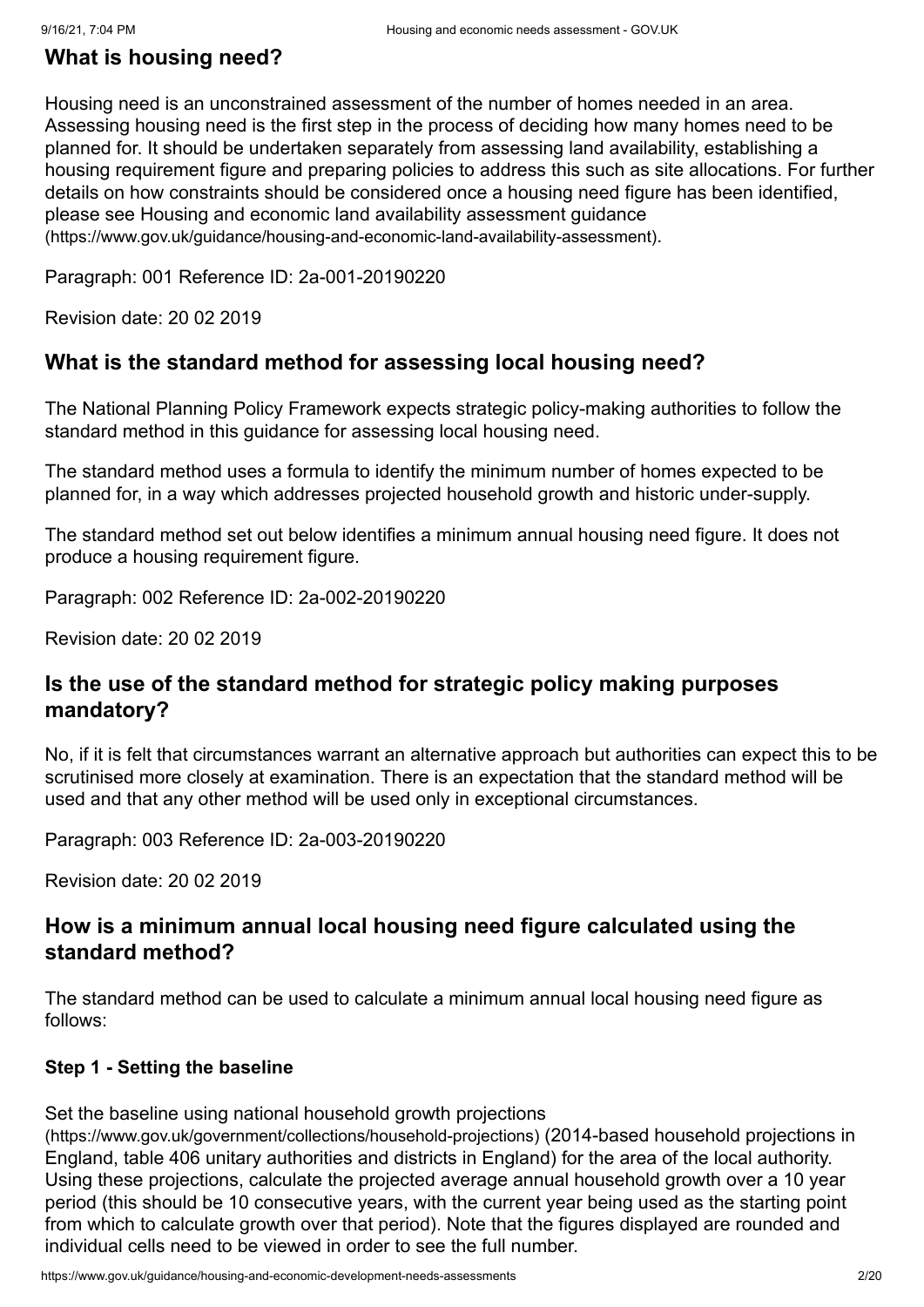[For information on re-organised authorities please see section below "How should local housing need](#page-11-0) be calculated for re-organised authorities?"

#### **Step 2 - An adjustment to take account of affordability**

Then adjust the average annual projected household growth figure (as calculated in step 1) based on the affordability of the area.

The most recent median workplace-based affordability ratios

[\(https://www.ons.gov.uk/peoplepopulationandcommunity/housing/datasets/ratioofhousepricetoworkplacebasede](https://www.ons.gov.uk/peoplepopulationandcommunity/housing/datasets/ratioofhousepricetoworkplacebasedearningslowerquartileandmedian) arningslowerquartileandmedian), published by the Office for National Statistics at a local authority level, should be used.

No adjustment is applied where the ratio is 4 or below. For each 1% the ratio is above 4, the average household growth baseline should be increased by a quarter of a percent. An authority with a ratio of 8 will have a 25% increase on its annual average household growth baseline.

Where an adjustment is to be made, the precise formula is as follows:

*Adjustment factor* = 
$$
\left(\frac{Local\text{ af }fordability\text{ ratio } -4}{4}\right)x\ 0.25 + 1
$$

[For information on re-organised authorities please see section below "How should local housing need](#page-11-0) be calculated for re-organised authorities?"

#### **Step 3 - Capping the level of any increase**

A cap is then applied which limits the increases an individual local authority can face. How this is calculated depends on the current status of relevant strategic policies for housing.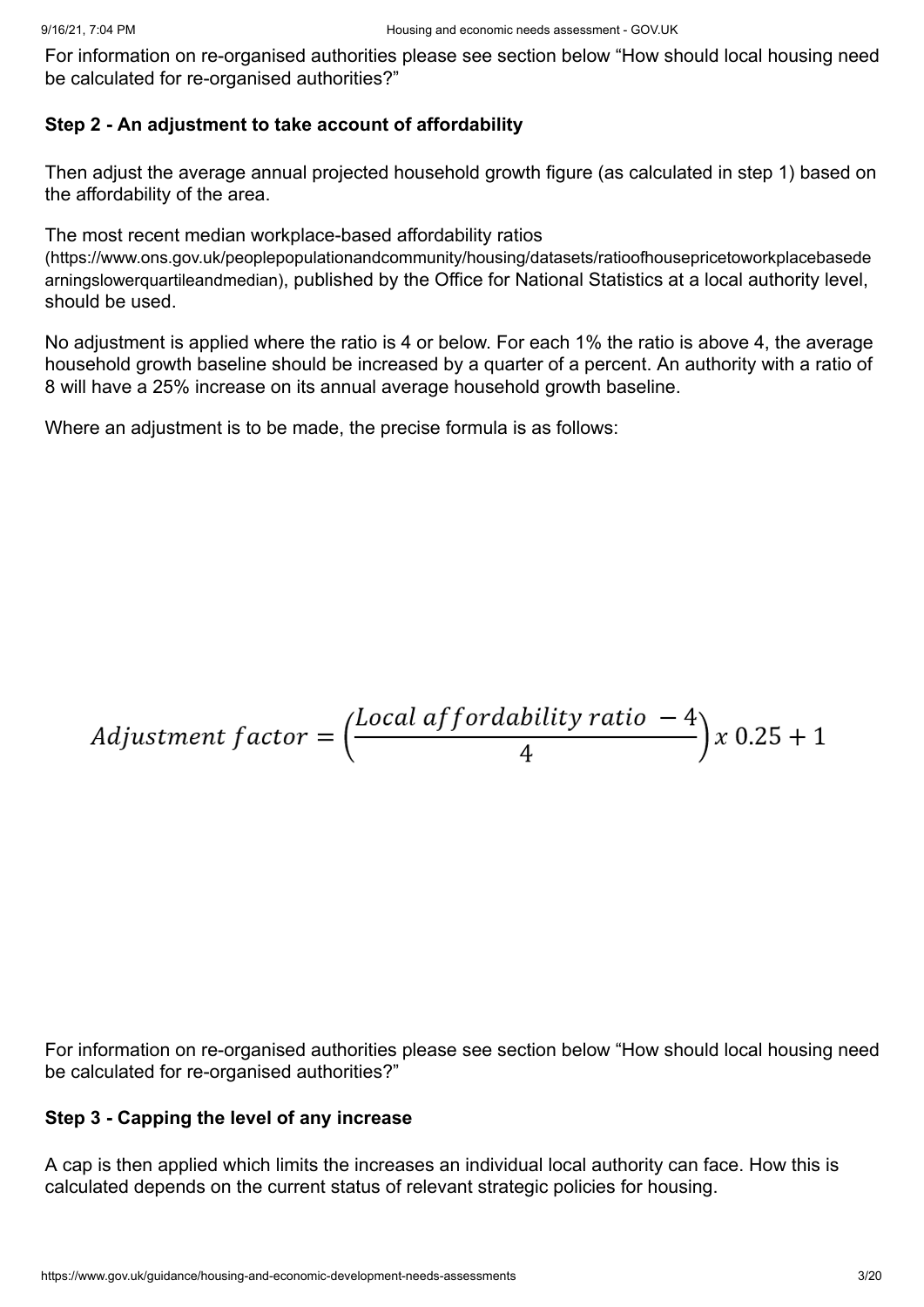Where these policies were adopted within the last 5 years (at the point of making the calculation), the local housing need figure is capped at 40% above the average annual housing requirement figure set out in the existing policies.

This also applies where the relevant strategic policies have been reviewed by the authority within the 5 year period and found to not require updating.

Where the relevant strategic policies for housing were adopted more than 5 years ago (at the point of making the calculation), the local housing need figure is capped at 40% above whichever is the higher of:

a. the projected household growth for the area over the 10 year period identified in step 1; or

b. the average annual housing requirement figure set out in the most recently adopted strategic policies (if a figure exists).

For areas covered by spatial development strategies, the relevant strategic policies are those contained within the spatial development strategy. Where a requirement figure for an authority in a spatial development strategy differs from that in a local plan, the figure in the spatial development strategy should be used as long as the spatial development strategy is no older than 5 years.

Where the relevant strategic policies within a spatial development strategy are over 5 years old, the relevant strategic policies at individual local authority level set out in the authority's local plan can be used in calculating the cap (if these policies are adopted after the relevant spatial development strategy, and the policies set out in the local plan are less than five years old, or older and has been found not to require updating as part of a plan review). If the relevant strategic housing requirement policies in the local authority's local plan are over 5 years old, then the local housing need figure is capped at 40% above whichever is the higher of:

a. the projected household growth for the area over the 10 year period identified in step 1; or b. the most recent number taken from the spatial development strategy

[For information on re-organised authorities please see section below "How should local housing need](#page-11-0) be calculated for re-organised authorities?"

#### **Step 4 - cities and urban centres uplift**

A 35% uplift is then applied for those urban local authorities in the top 20 cities and urban centres list.

Whether a cities and urban centres uplift applies depends on whether the local authority contains the largest proportion of population for one of the 20 cities or urban centres in England within the list.

[The cities and urban centres list is devised by ranking the Office for National Statistics list of Major](https://geoportal.statistics.gov.uk/datasets/major-towns-and-cities-december-2015-names-and-codes-in-england-and-wales/data) Towns and Cities (https://geoportal.statistics.gov.uk/datasets/major-towns-and-cities-december-2015-namesand-codes-in-england-and-wales/data) by population size using the latest mid-year population estimates (nomis, official labour market statistics).

As at December 2020, this list of urban local authorities are: Birmingham, Bradford, Brighton and Hove, Bristol, Coventry, Derby, Kingston upon Hull, Leeds, Leicester, Liverpool, London, Manchester, Newcastle upon Tyne, Nottingham, Plymouth, Reading, Sheffield, Southampton, Stoke-on-Trent, and Wolverhampton.

To note: where a cap is applied in Step 3, the 35% uplift is applied after the cap.

#### **Worked examples**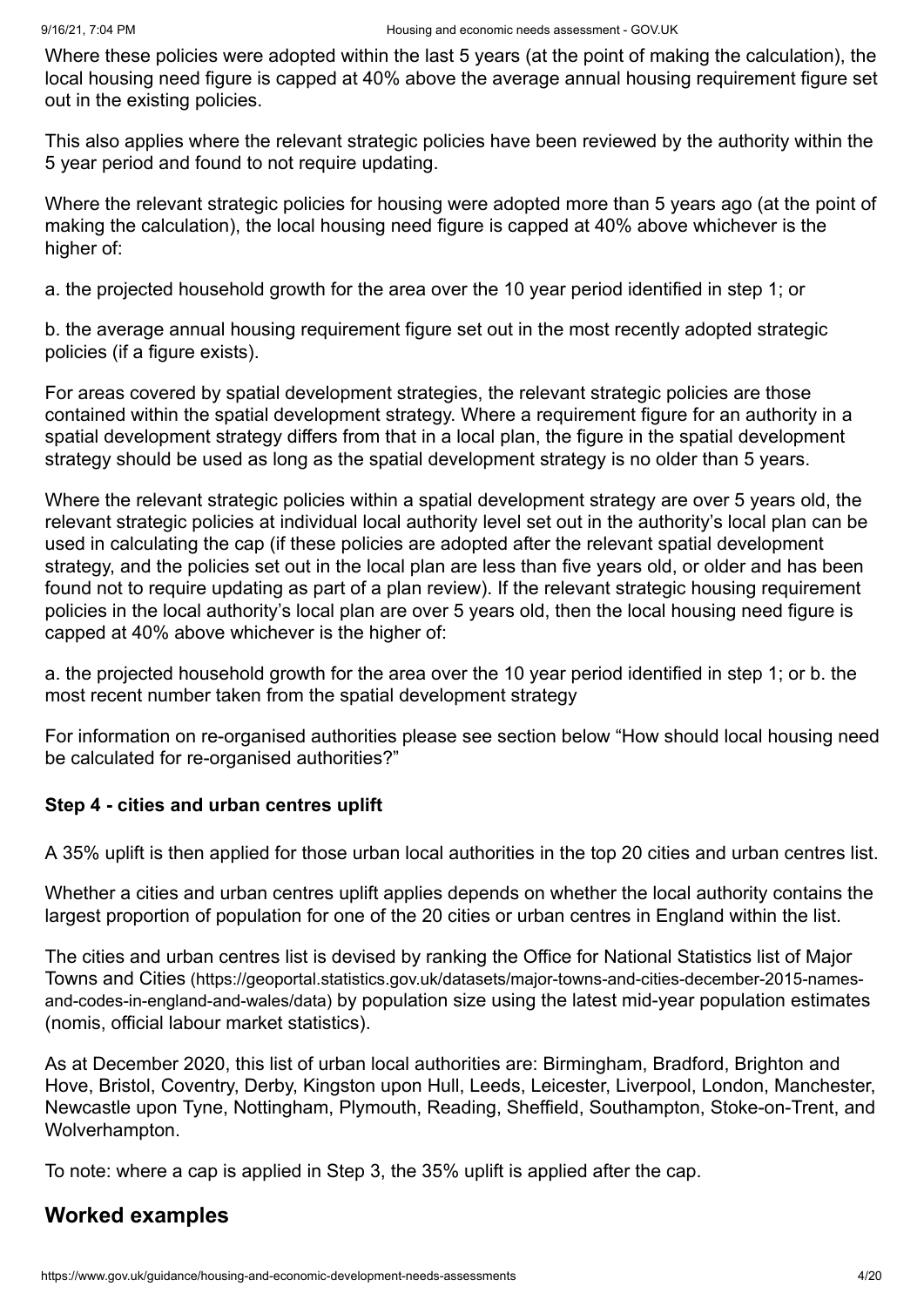#### **Step 1 - Setting the baseline**

An authority's household projections are:

- 110,500 households in 2019
- 120,000 households in 2029

This is a total of 9,500 new households over the 10 year period, equivalent to an average household growth of 950 per year. (Note: in this example 2019 is the starting point to measure the growth over a 10 year period; the difference between 2019 and 2020 is one year's worth of growth and the difference between 2019 and 2029 is 10 years' worth of growth).

#### **Step 2 - An adjustment to take account of affordability**

The authority's median workplace-based affordability ratio is 12.4. As this is above 4, then the following adjustment should be made.

The adjustment is calculated as:

Adjustment factor =

\n
$$
\left(\frac{\text{Local a} \frac{\text{if } \text{or} \text{d} \text{a} \text{if } \text{or} \text{a} - 4}{4}\right) x \cdot 0.25 + 1}{4} \text{ or } 0.25 + 1
$$
\nAdjustment factor =

\n
$$
\left(\frac{12.4 - 4}{4}\right) x \cdot 0.25 + 1 = \left(\frac{8.4}{4}\right) x \cdot 0.25 + 1 = 2.1 x \cdot 0.25 + 1 = 1.525
$$

The adjustment factor is therefore 1.525 and is used as:

Minimum annual local housing need figure = (adjustment factor) x projected household growth

Minimum annual local housing need figure = 1.525 x 950

The resulting figure is 1,449.

#### **Step 3 - Capping the level of any increase**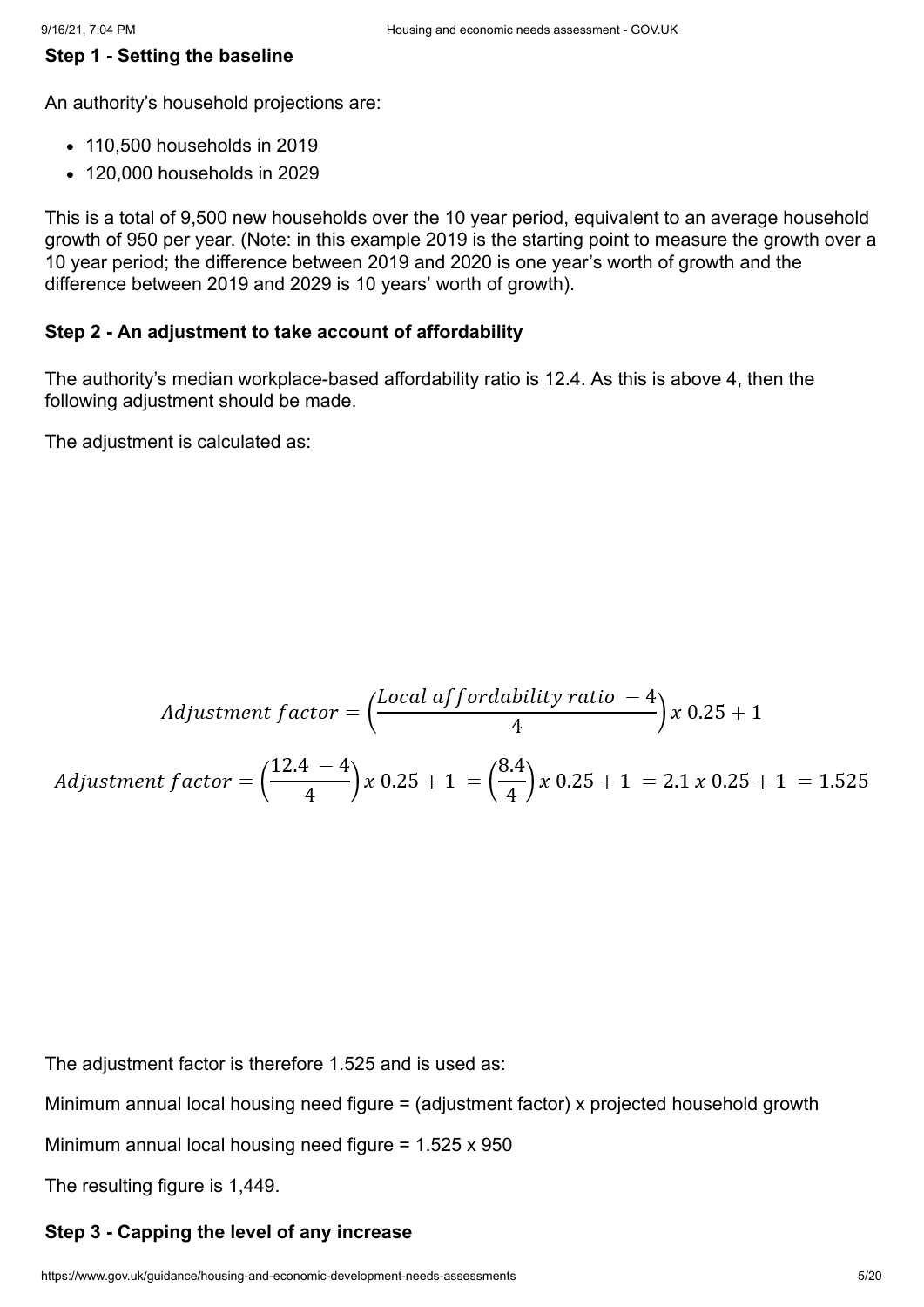How the cap applies depends on the current status of relevant strategic policies for housing. Below are 3 examples. Example 1 relates to a plan that has been adopted or reviewed within the last 5 years. Examples 2a and 2b relate to plans that were adopted more than 5 years ago and have not been updated, and demonstrates situations where the cap does and does not limit the minimum annual local housing need figure.

#### **Cap example 1**

The local authority has adopted a local plan within the last 5 years, or has reviewed (and if necessary updated) the housing requirement figure in a plan adopted more than 5 years ago.

- The average annual housing requirement figure in the existing relevant policies is 850 a year
- The minimum annual local housing need figure is 1,449 (as per step 2)
- The cap is set at 40% above the housing requirement figure:

 $Cap = 850 + (40\% \times 850) = 850 + 340 = 1,190$ 

The capped figure is lower than the minimum annual local housing need figure and therefore limits the increase to the local authority's minimum annual housing need figure. The minimum figure for this local authority is therefore 1,190.

#### **Cap example 2a**

A local authority adopted a local plan more than 5 years ago and has not reviewed their housing requirement figure since then.

- The average annual housing requirement figure in the existing relevant policies is 850 a year
- Average annual household growth over 10 years is 950 (as per step 1)
- The minimum annual local housing need figure is 1,449 (as per step 2)
- The cap is set at 40% above the higher of the most recent average annual housing requirement figure or household growth:

 $Cap = 950 + (40\% \times 950) = 950 + 380 = 1,330$ 

The capped figure is lower than the minimum annual local housing need figure and therefore limits the increase to the local authority's minimum annual housing need figure. The minimum figure for this local authority is therefore 1,330.

#### **Cap example 2b**

A local authority adopted a local plan more than 5 years ago and has not reviewed their housing requirement figure since then.

- The average annual housing requirement figure in the existing relevant policies is 1,200 a vear
- Average annual household growth over 10 years is 950 (as per step 1)
- The minimum annual local housing need figure is 1,449 (as per step 2)
- The cap is set at 40% above the higher of the most recent average annual housing requirement figure or household growth:

 $Cap = 1,200 + (40\% \times 1,200) = 1,200 + 480 = 1,680$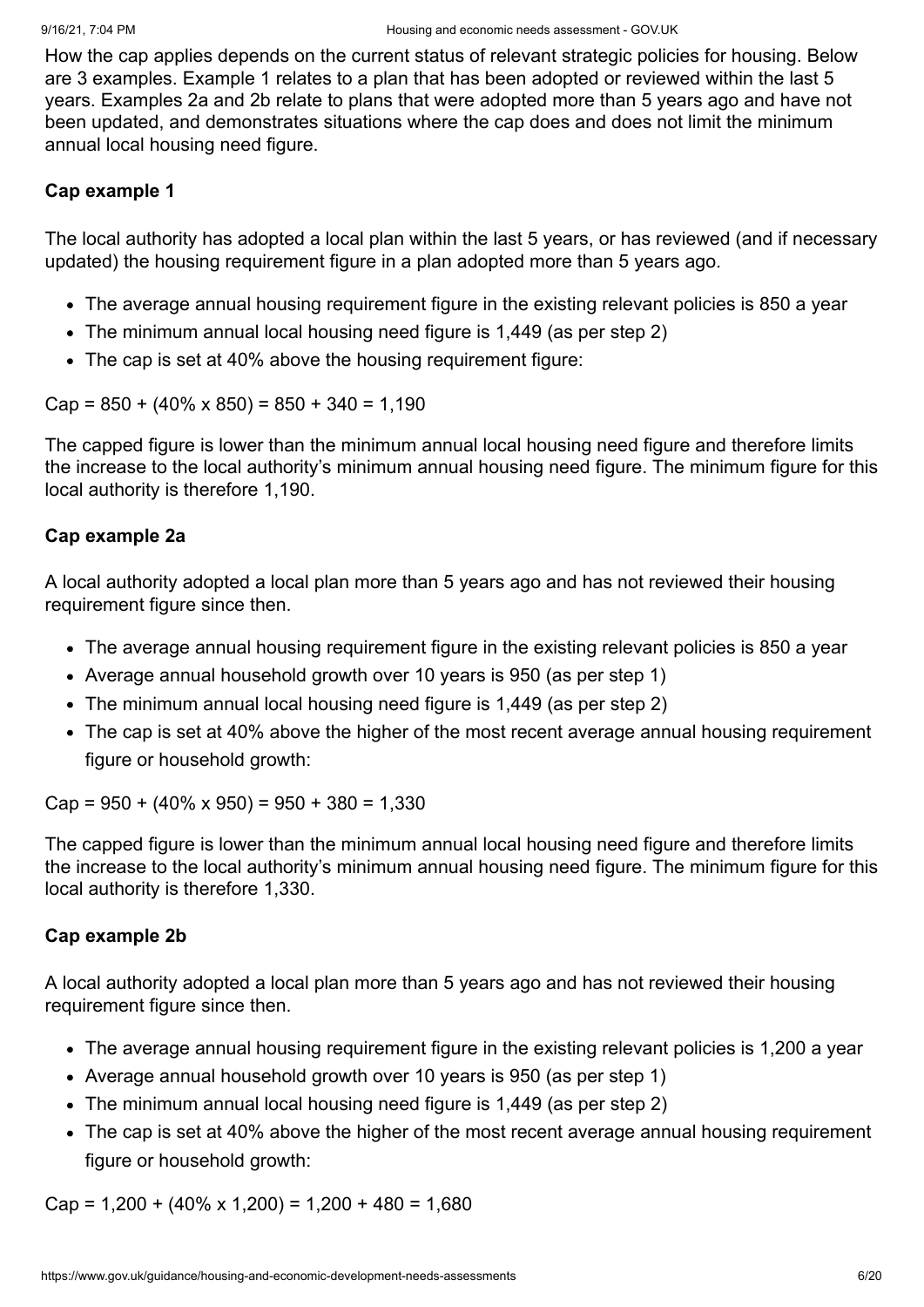The capped figure is greater than the minimum annual local housing need figure and therefore does not limit the increase to the local authority's minimum annual housing need figure. The minimum figure for this local authority is therefore 1,449.

#### **Cities and urban centres uplift example**

An urban local authority, where it is listed in Step 4, would uplift their figure generated by step 1-3 by 35%.

Paragraph: 004 Reference ID: 2a-004-20201216

Revision date: 16 12 2020 See previous version [\(https://webarchive.nationalarchives.gov.uk/20201126210055/https://www.gov.uk/guidance/housing-and](https://webarchive.nationalarchives.gov.uk/20201126210055/https://www.gov.uk/guidance/housing-and-economic-development-needs-assessments#contents)economic-development-needs-assessments#contents)

### **Why are 2014-based household projections used as the baseline for the standard method?**

The 2014-based household projections are used within the standard method to provide stability for planning authorities and communities, ensure that historic under-delivery and declining affordability are reflected, and to be consistent with the Government's objective of significantly boosting the supply of homes.

Paragraph: 005 Reference ID: 2a-005-20190220

Revision date: 20 02 2019

#### **Why is an affordability adjustment applied?**

An affordability adjustment is applied as household growth on its own is insufficient as an indicator of future housing need because:

- household formation is constrained to the supply of available properties new households cannot form if there is nowhere for them to live; and
- people may want to live in an area in which they do not reside currently, for example to be near to work, but be unable to find appropriate accommodation that they can afford.

The affordability adjustment is applied in order to ensure that the standard method for assessing local housing need responds to price signals and is consistent with the policy objective of significantly boosting the supply of homes. The specific adjustment in this guidance is set at a level to ensure that minimum annual housing need starts to address the affordability of homes.

Paragraph: 006 Reference ID: 2a-006-20190220

Revision date: 20 02 2019

#### **Why is a cap applied?**

The standard method may identify a minimum local housing need figure that is significantly higher than the number of homes currently being planned for. The cap is applied to help ensure that the minimum local housing need figure calculated using the standard method is as deliverable as possible.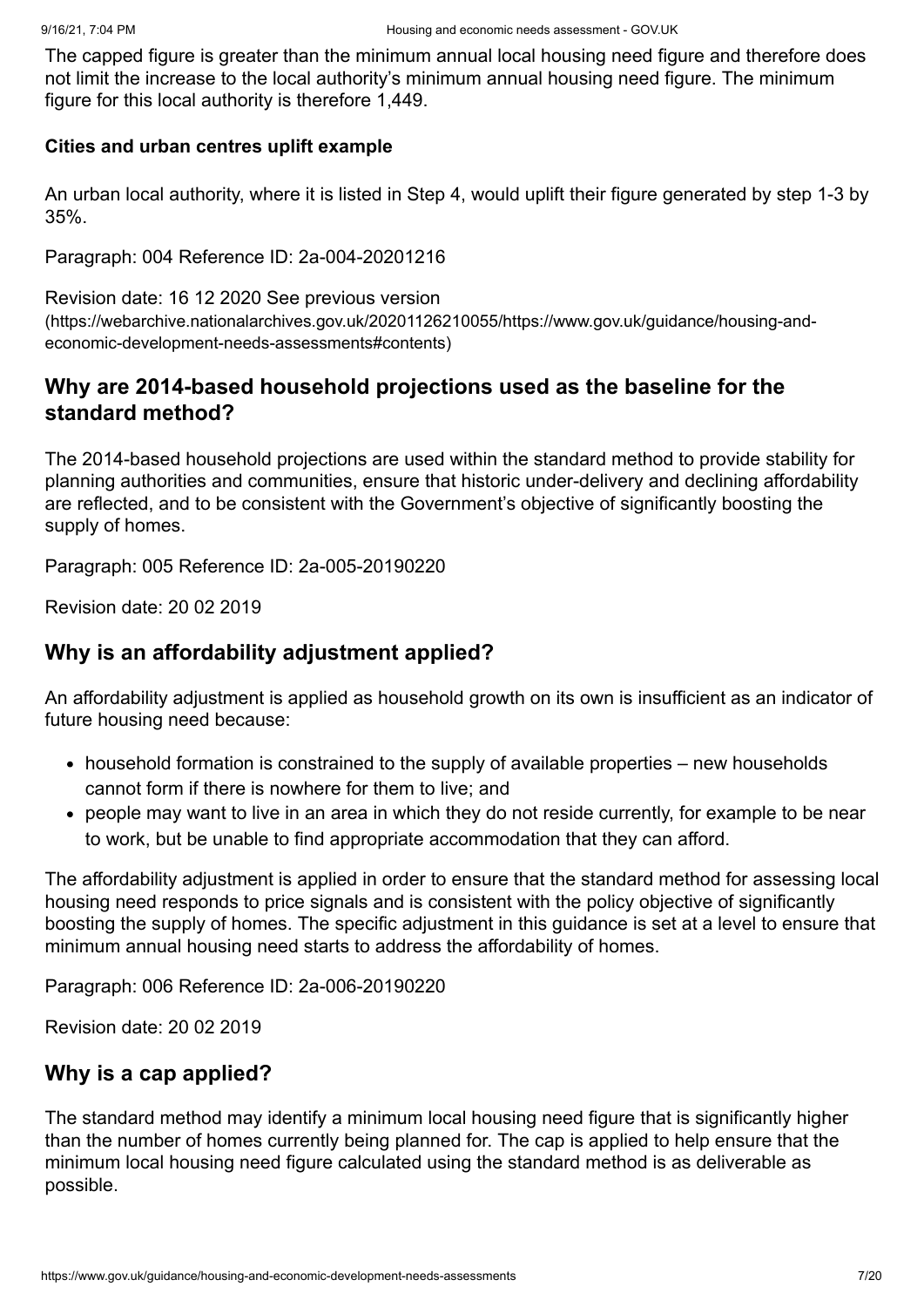The cap reduces the minimum number generated by the standard method, but does not reduce housing need itself. Therefore strategic policies adopted with a cap applied may require an early review and updating to ensure that any housing need above the capped level is planned for as soon as is reasonably possible.

Where the minimum annual local housing need figure is subject to a cap, consideration can still be given to whether a higher level of need could realistically be delivered. This may help prevent authorities from having to undertake an early review of the relevant policies.

Paragraph: 007 Reference ID: 2a-007-20190220

Revision date: 20 02 2019

### **Which cities and urban centres does the uplift apply to?**

It should be noted that places can move in and out of the list of the top 20 local authorities in which a cities or urban centre uplift applies. To establish if an uplift applies, the Office for National Statistics list of Major Towns and Cities should be ranked in order of population size using the latest mid-year population estimates. If an authority is based in one of the top 20 most populated cities or urban centres and they contain the largest proportion of population in that city or urban centre, a 35% uplift is applied to that local authority area.

Paragraph: 033 Reference ID: 2a-033-20201216

Revision date: 16 12 2020

#### **Is a cities and urban centres uplift applied in London and if so, how does it work?**

Yes, an uplift applies in London. London is unique in that it has no single city centre which can carry need for the city area. Therefore a 35% uplift is applied to the entire SDS area (which covers all the London boroughs), rather than to the local authority which contains the largest proportion of London's population. However, it should be noted that the responsibility for the overall distribution of housing need in London lies with the Mayor as opposed to individual boroughs so there is no policy assumption that this level of need will be met within the individual boroughs.

Paragraph: 034 Reference ID: 2a-034-20201216

Revision date: 16 12 2020

#### **Where should the cities and urban centres uplift be met?**

This increase in the number of homes to be delivered in urban areas is expected to be met by the cities and urban centres themselves, rather than the surrounding areas, unless it would conflict with national policy and legal obligations. In considering how need is met in the first instance, brownfield and other under-utilised urban sites should be prioritised and on these sites density should be optimised to promote the most efficient use of land. This is to ensure that homes are built in the right places, to make the most of existing infrastructure, and to allow people to live nearby the service they rely on, making travel patterns more sustainable.

Paragraph: 035 Reference ID: 2a-035-20201216

Revision date: 16 12 2020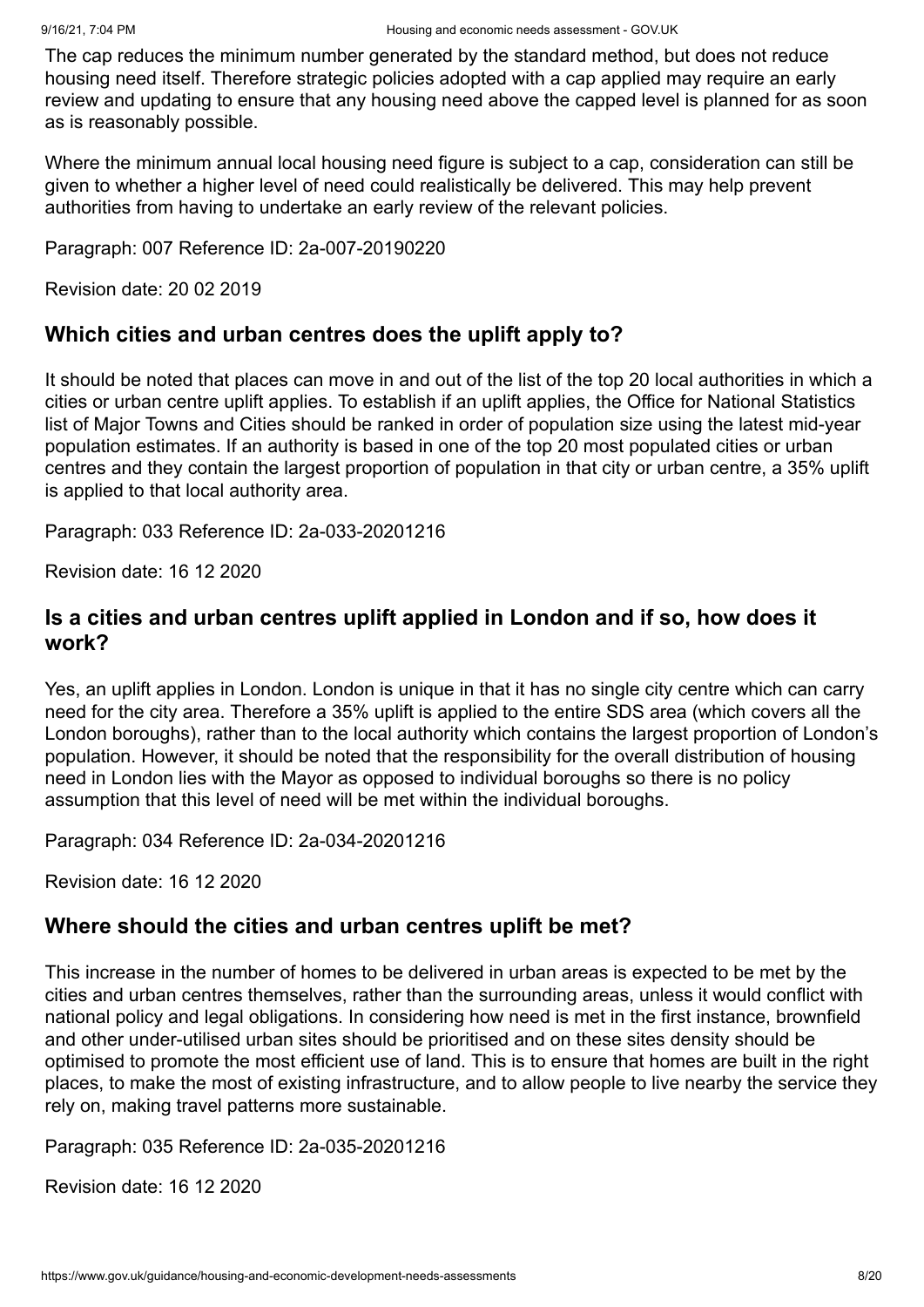### **Is there a transition period for plan-making for those authorities where the cities and urban centres uplift applies?**

Yes, there is a transition period for plan-making for those authorities where the cities and urban centres uplift applies. These transitional arrangements give those authorities already at Regulation 19, (for Spatial Development Strategies this would refer to consultation under s335(2) of the Greater London Authority Act 1999) six months from the publication date of this guidance to submit (for spatial development strategies, 'submission' in this context means the point at which the Mayor sends to the Panel copies of all representations made in accordance with regulation 8(1) of the Town and Country Planning (London Spatial Development Strategy) Regulations 2000, or equivalent) their plans to the Planning Inspectorate under the existing standard method i.e. without the cities and urban centres uplift. In recognition that some areas will be very close to publishing their Regulation 19 plan (for Spatial Development Strategies this would refer to consultation under s335(2) of the Greater London Authority Act 1999), these areas will be given three months from the publication date of this revised guidance to publish their Regulation 19 plan for consultation, as well as a further six months from the date they publish their Regulation 19 plan to submit their plan to the Planning Inspectorate, to benefit from the transition period.

Paragraph: 036 Reference ID: 2a-036-20201216

Revision date: 16 12 2020

### **Is there a transition period for decision-making for those authorities where the cities and urban centres uplift applies?**

Yes, there is a transition period for decision-making for those authorities where the cities and urban centres uplift applies. Transitional arrangements will apply for six months from the publication date of this guidance. This means that the local housing need calculation excluding cities and urban centres uplift, can be used, for example when determining the housing requirement for the 5 year housing land supply, until this date. After this date, the new standard method (i.e. with cities and urban centres uplift) will apply for relevant decision-making purposes.

Paragraph: 037 Reference ID: 2a-037-20201216

Revision date: 16 12 2020

#### **How does the cities and urban centres uplift apply for Housing Delivery Test?**

For the purposes of Housing Delivery Test, the cities and urban centres uplift within the standard method will only apply from the 2022/23 monitoring year, (from the 2023 Housing Delivery Test measurement).

Paragraph: 038 Reference ID: 2a-038-20201216

Revision date: 16 12 2020

### **When should strategic policy-making authorities assess their housing need figure for policy-making purposes?**

Strategic policy-making authorities will need to calculate their local housing need figure at the start of the plan-making process. This number should be kept under review and revised where appropriate.

The housing need figure generated using the standard method may change as the inputs are variable and this should be taken into consideration by strategic policy-making authorities.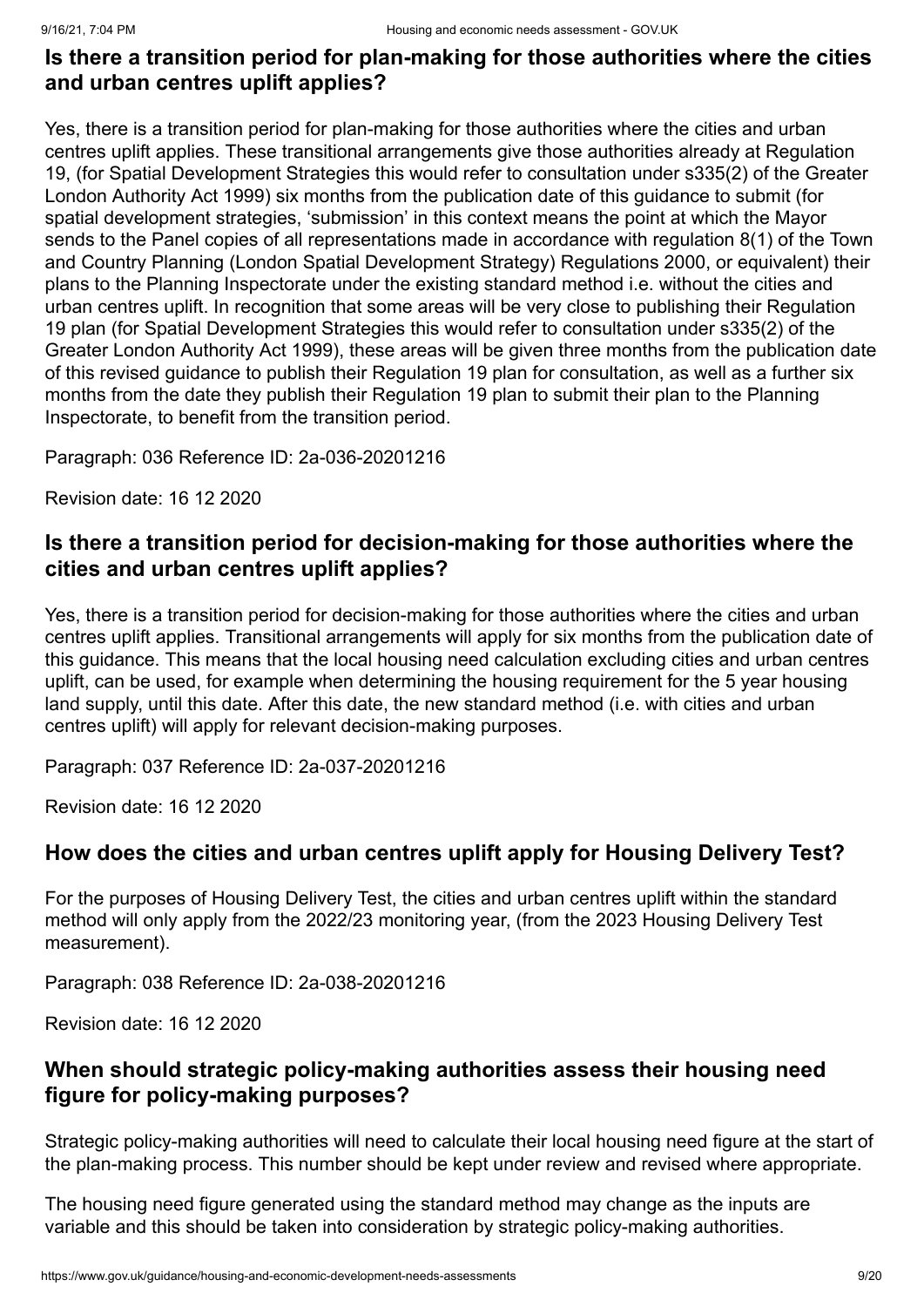However, local housing need calculated using the standard method may be relied upon for a period of 2 years from the time that a plan is submitted to the Planning Inspectorate for examination.

Paragraph: 008 Reference ID: 2a-008-20190220

Revision date: 20 02 2019

#### **How often are the affordability ratios updated?**

Affordability ratios are published every year (usually in March).

Paragraph: 009 Reference ID: 2a-009-20190220

Revision date: 20 02 2019

#### **When might it be appropriate to plan for a higher housing need figure than the standard method indicates?**

The government is committed to ensuring that more homes are built and supports ambitious authorities who want to plan for growth. The standard method for assessing local housing need provides a minimum starting point in determining the number of homes needed in an area. It does not attempt to predict the impact that future government policies, changing economic circumstances or other factors might have on demographic behaviour. Therefore, there will be circumstances where it is appropriate to consider whether actual housing need is higher than the standard method indicates.

This will need to be assessed prior to, and separate from, considering how much of the overall need can be accommodated (and then translated into a housing requirement figure for the strategic policies in the plan). Circumstances where this may be appropriate include, but are not limited to situations where increases in housing need are likely to exceed past trends because of:

- growth strategies for the area that are likely to be deliverable, for example where funding is in place to promote and facilitate additional growth (e.g. Housing Deals);
- strategic infrastructure improvements that are likely to drive an increase in the homes needed locally; or
- an authority agreeing to take on unmet need from neighbouring authorities, as set out in a statement of common ground;

There may, occasionally, also be situations where previous levels of housing delivery in an area, or previous assessments of need (such as a recently-produced Strategic Housing Market Assessment) are significantly greater than the outcome from the standard method. Authorities are encouraged to make as much use as possible of previously-developed or brownfield land, and therefore cities and urban centres, not only those subject to the cities and urban centres uplift may strive to plan for more home. Authorities will need to take this into account when considering whether it is appropriate to plan for a higher level of need than the standard model suggests.

Paragraph: 010 Reference ID: 2a-010-20201216

Revision date: 16 12 2020 See previous version

[\(https://webarchive.nationalarchives.gov.uk/20201126210055/https://www.gov.uk/guidance/housing-and](https://webarchive.nationalarchives.gov.uk/20201126210055/https://www.gov.uk/guidance/housing-and-economic-development-needs-assessments#contents)economic-development-needs-assessments#contents)

#### **Can strategic policy-making authorities take account of past under delivery of new homes in preparing plans?**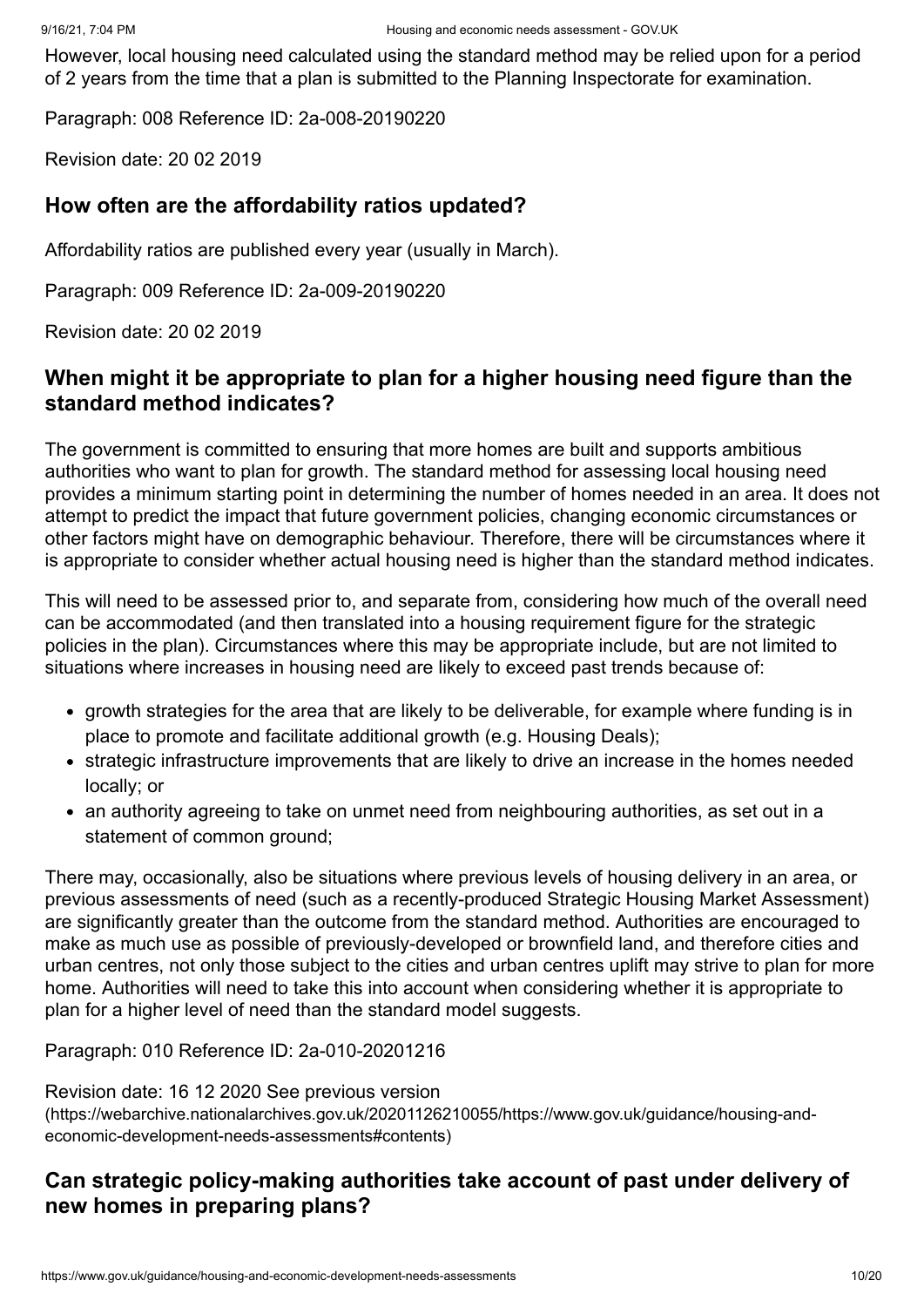The affordability adjustment is applied to take account of past under-delivery. The standard method identifies the minimum uplift that will be required and therefore it is not a requirement to specifically address under-delivery separately.

Where an alternative approach to the standard method is used, past under delivery should be taken into account.

Paragraph: 011 Reference ID: 2a-011-20190220

Revision date: 20 02 2019

#### **How can plan-making authorities apply the method to the overall plan period?**

The method provides authorities with an annual number, based on a 10 year base line, which can be applied to the whole plan period.

The National Planning Policy Framework requires strategic policies to look ahead over a minimum 15 year period from adoption, although authorities are required to keep their policies under review.

Paragraph: 012 Reference ID: 2a-012-20190220

Revision date: 20 02 2019

#### **How should local housing need be calculated where plans cover more than one area?**

Local housing need assessments may cover more than one area, in particular where strategic policies are being produced jointly, or where spatial development strategies are prepared by elected Mayors, or combined authorities with strategic policy-making powers.

In such cases the housing need for the defined area should at least be the sum of the local housing need for each local planning authority within the area. It will be for the relevant strategic policymaking authority to distribute the total housing requirement which is then arrived at across the plan area.

If a cities and urban centres uplift applies to a local authority which is part of a joint plan, this is calculated by separately working out the local housing need for each authority. The urban authority containing the city or urban centre will then have its need identified in Step 3 uplifted in Step 4. The cap would be calculated according to each individual authority's circumstances and where a joint plan has been not been separate, the joint plan authority should make efforts to decide how much of the housing requirement will remain in each local authority. These figures can then be summed again to provide an overall figure for a joint plan.

It will be for the relevant strategic policy-making authority to distribute the total housing requirement which is then arrived at across the plan area.

Where a spatial development strategy has been published, local planning authorities should use the local housing need figure in the spatial development strategy and should not seek to re-visit their local housing need figure when preparing new strategic or non-strategic policies.

Paragraph: 013 Reference ID: 2a-013-20201216

Revision date: 15 12 2020 See previous version [\(https://webarchive.nationalarchives.gov.uk/20201126210055/https://www.gov.uk/guidance/housing-and](https://webarchive.nationalarchives.gov.uk/20201126210055/https://www.gov.uk/guidance/housing-and-economic-development-needs-assessments#contents)economic-development-needs-assessments#contents)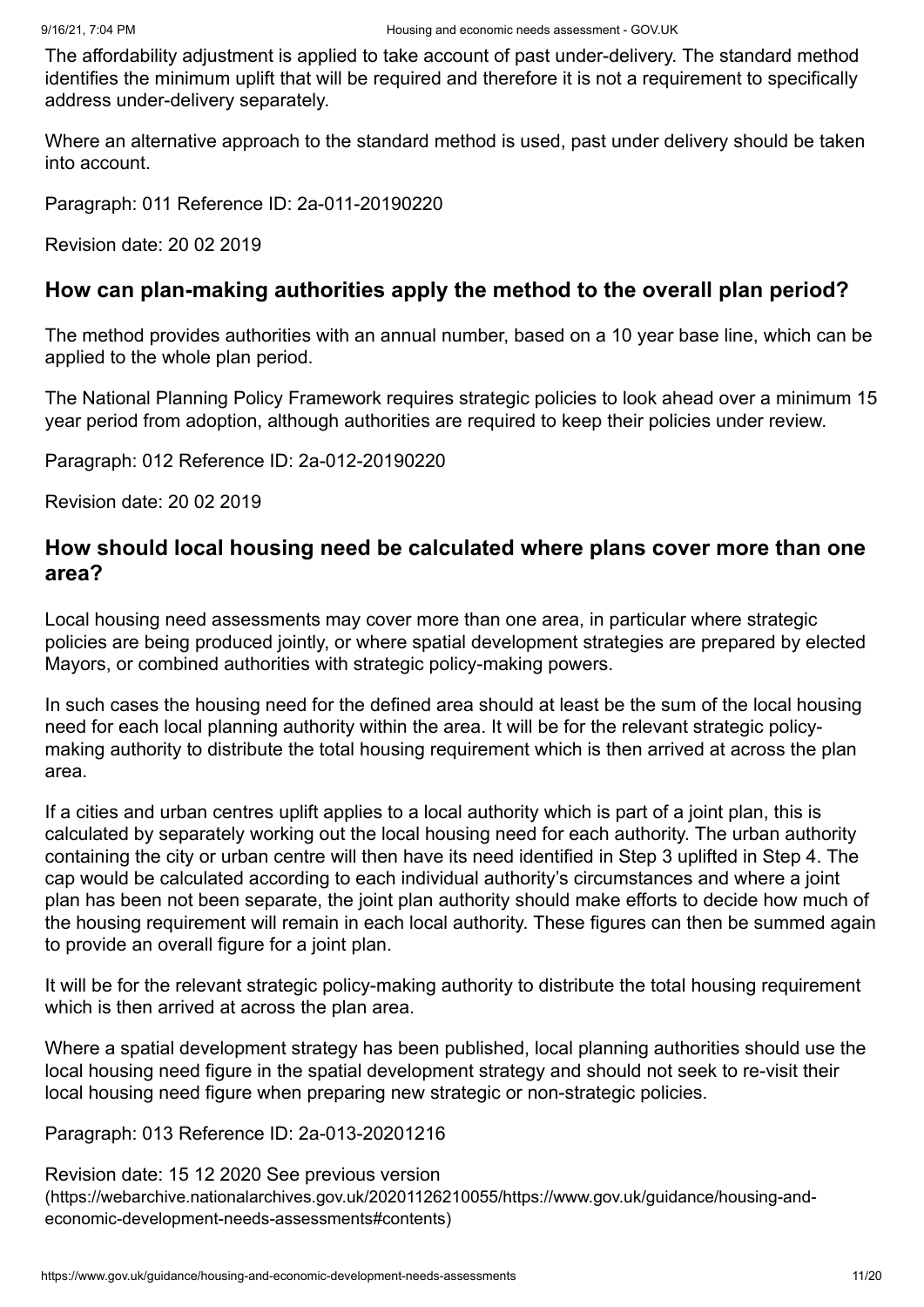# **Where strategic policy-making authority boundaries do not align with local authority boundaries, or data is not available, should the standard method be used to assess local housing need?**

Where strategic policy-making authorities do not align with local authority boundaries (either individually or in combination), or the data required for the model are not available such as in National Parks and the Broads Authority, where local authority boundaries have changed due to reorganisation within the last 5 years or local authority areas where the samples are too small, an alternative approach will have to be used. Such authorities may continue to identify a housing need figure using a method determined locally, but in doing so will need to consider the best available information on anticipated changes in households as well as local affordability levels.

Paragraph: 014 Reference ID: 2a-014-20190220

Revision date: 20 02 2019

# <span id="page-11-0"></span>**How should local housing need be calculated for re-organised authorities?**

Planning policies adopted by predecessor authorities will remain part of the development plan for their area upon reorganisation, until they are replaced by adopted successor authority policies or until the fifth anniversary of reorganisation.

In the interim, authorities are reliant on strategic housing requirement policies set out in the development plans of the predecessor local authorities when decision-making, such as when determining the housing requirement for their 5-year housing land supply. More detail on how to [demonstrate their 5 year housing land supply is contained in the Housing and Delivery Guidance](https://www.gov.uk/guidance/housing-supply-and-delivery) (https://www.gov.uk/guidance/housing-supply-and-delivery).

Sourcing data inputs for re-organised authorities is dependent on the geographies at which these data inputs are published. Where local authorities have recently re-organised, to form a new unitary or single-tier authority:

- As 2014 Household Projections are used in Step 1 of the standard method, these will not be available for the new/merged authorities – so local housing need in decision-making and planmaking, should be calculated at the predecessor local authority level for steps 1 to 3 (and 4 if appropriate);
- If the latest affordability ratios are available at predecessor local authority level, these should be used for the affordability adjustment (Step 2). Where the latest published ratios are not available at these geographies, the latest available affordability ratio at that predecessor level should be used.
- The cap (Step 3) should also be applied at the predecessor authority level with each predecessor area will have their cap applied based on the status of the predecessor authorities' strategic housing requirements. This will mean the cap is set against either local plan, or household growth as appropriate.

For plan-making, the new/re-organised local authority should use a local housing need for the new/merged authority area, which is at least is the sum of the local housing need of all the predecessor local authorities. Once a re-organised authority has adopted strategic housing policies covering the whole of its area, this will be used to determine the housing requirement, and the cap should then be applied on these policies.

Paragraph: 039 Reference ID: 2a-039-20201216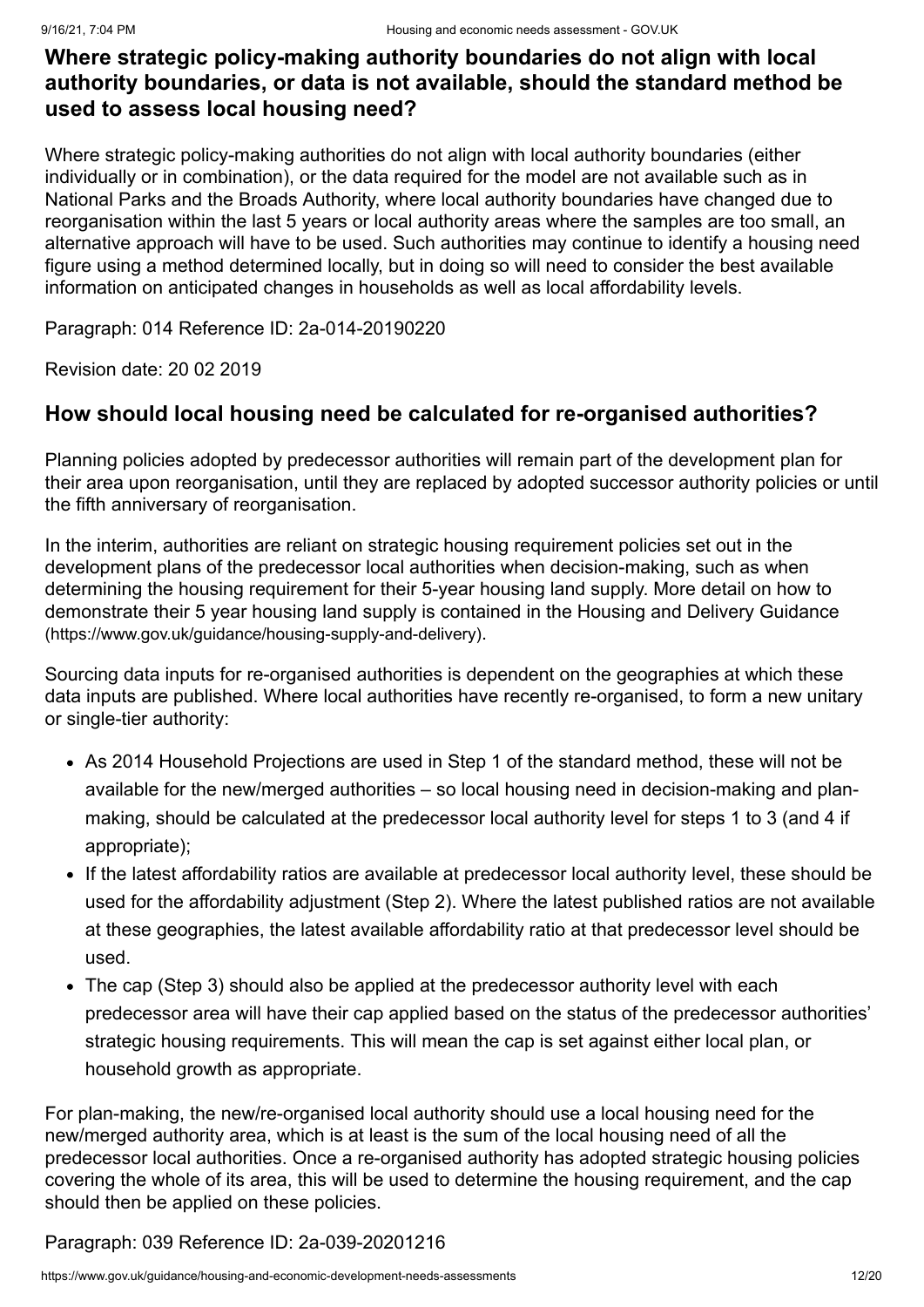# **If authorities use a different method how will this be tested at examination?**

Where data availability does not allow the standard method to be used, consideration will be given to whether it provides the basis for a plan that is positively prepared, taking into account the information available on household formation and affordability.

Where a strategic policy-making authority can show that an alternative approach identifies a need higher than using the standard method, and that it adequately reflects current and future demographic trends and market signals, the approach can be considered sound as it will have exceeded the minimum starting point.

Where an alternative approach results in a lower housing need figure than that identified using the standard method, the strategic policy-making authority will need to demonstrate, using robust evidence, that the figure is based on realistic assumptions of demographic growth and that there are exceptional local circumstances that justify deviating from the standard method. This will be tested at examination.

Any method which relies on using household projections more recently published than the 2014 based household projections will not be considered to be following the standard method as set out in [paragraph 60 of the National Planning Policy Framework](https://www.gov.uk/guidance/national-planning-policy-framework/5-delivering-a-sufficient-supply-of-homes#para60) (https://www.gov.uk/guidance/national-planningpolicy-framework/5-delivering-a-sufficient-supply-of-homes#para60). As explained above, it is not considered that these projections provide an appropriate basis for use in the standard method.

Paragraph: 015 Reference ID: 2a-015-20190220

Revision date: 20 02 2019

# **How is housing need calculated for the purposes of decision making?**

[There is separate guidance on how the standard method for assessing local housing need](https://www.gov.uk/guidance/housing-and-economic-land-availability-assessment) (https://www.gov.uk/guidance/housing-and-economic-land-availability-assessment) applies to calculating 5 Year Land Supply and the Housing Delivery Test.

Paragraph: 016 Reference ID: 2a-016-20190220

Revision date: 20 02 2019

# <span id="page-12-0"></span>**Identifying the need for different types of housing**

[There is separate guidance on identifying the housing needs of different groups](https://www.gov.uk/guidance/housing-needs-of-different-groups) (https://www.gov.uk/guidance/housing-needs-of-different-groups) and housing needs of older and disabled people [\(https://www.gov.uk/guidance/housing-for-older-and-disabled-people\)](https://www.gov.uk/guidance/housing-for-older-and-disabled-people).

Paragraph: 017 Reference ID: 2a-017-20190722

Revision date: 22 07 2019 See previous version [\(https://webarchive.nationalarchives.gov.uk/20190607000546/https://www.gov.uk/guidance/housing-and](https://webarchive.nationalarchives.gov.uk/20190607000546/https://www.gov.uk/guidance/housing-and-economic-development-needs-assessments#identifying-the-need-for-different-types-of-housing)economic-development-needs-assessments#identifying-the-need-for-different-types-of-housing)

# <span id="page-12-1"></span>**Affordable housing**

# **What types of households are considered to be in affordable housing need?**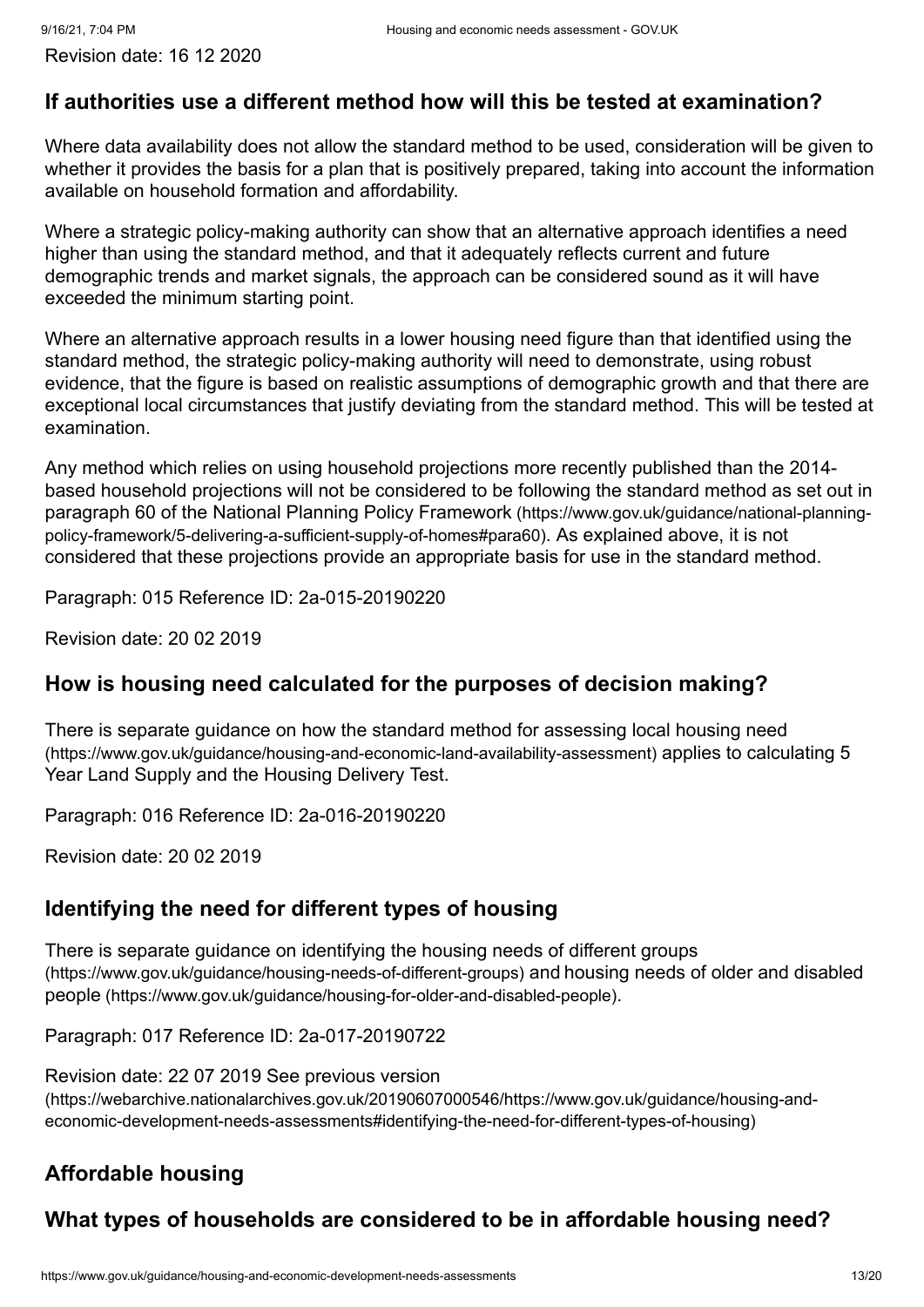All households whose needs are not met by the market can be considered in affordable housing need. The definition of affordable housing for planning purposes is set out in Annex 2 of the National Planning Policy Framework.

Paragraph: 018 Reference ID: 2a-018-20190220

#### **How can affordable housing need be calculated?**

Strategic policy-making authorities will need to estimate the current number of households and projected number of households who lack their own housing or who cannot afford to meet their housing needs in the market. This should involve working with colleagues in their relevant authority (e.g. housing, health and social care departments).

Paragraph: 019 Reference ID: 2a-019-20190220

Revision date: 20 02 2019

### **How can the current unmet gross need for affordable housing be calculated?**

Strategic policy-making authorities can establish the unmet (gross) need for affordable housing by assessing past trends and current estimates of:

- the number of homeless households;
- the number of those in priority need who are currently housed in temporary accommodation;
- the number of households in over-crowded housing;
- the number of concealed households:
- the number of existing affordable housing tenants in need (i.e. householders currently housed in unsuitable dwellings); and
- the number of households from other tenures in need and those that cannot afford their own homes, either to rent, or to own, where that is their aspiration.

Care should be taken to avoid double-counting, which may be brought about with the same households being identified on more than one transfer list, and to include only those households who cannot afford to access suitable housing in the market.

Suggested data sources: Local authorities will hold data on the number of homeless households, those in temporary accommodation and extent of overcrowding. The Census also provides data on concealed households and overcrowding which can be compared with trends contained in the English Housing Survey. Housing registers and local authority and registered social landlord transfer lists will also provide relevant information.

Paragraph: 020 Reference ID: 2a-020-20190220

Revision date: 20 02 2019

# **How can the number of newly arising households likely to be in affordable housing need be calculated (gross annual estimate)?**

Projections of affordable housing need will have to reflect new household formation, the proportion of newly forming households unable to buy or rent in the market area, and an estimate of the number of existing households falling into need. This process will need to identify the minimum household income required to access lower quartile (entry level) market housing (strategic policy-making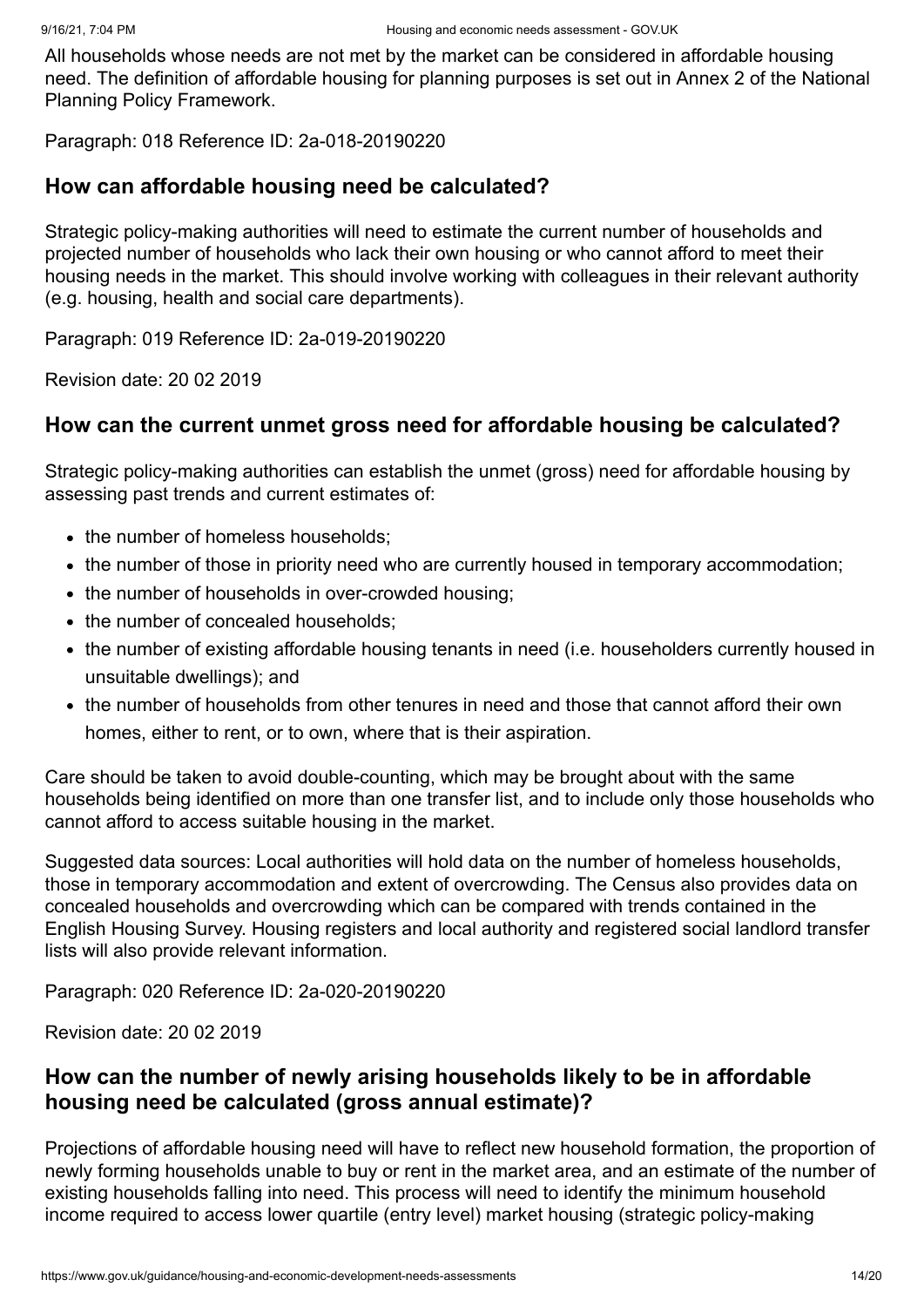authorities can use current costs in this process, but may wish to factor in anticipated changes in house prices and wages). It can then assess what proportion of newly-forming households will be unable to access market housing.

Suggested data sources: Ministry of Housing, Communities and Local Government household projections, English Housing Survey, local authority and registered social landlords databases, and mortgage lenders.

Total newly arising affordable housing need (gross per year) = (the number of newly forming households x the proportion unable to afford market housing) + existing households falling into need

Paragraph: 021 Reference ID: 2a-021-20190220

Revision date: 20 02 2019

# **How can the current total affordable housing supply available be calculated?**

There will be a current supply of housing stock that can be used to accommodate households in affordable housing need as well as future supply. Assessing the total affordable housing supply requires identifying:

- the number of affordable dwellings that are going to be vacated by current occupiers that are fit for use by other households in need;
- suitable surplus stock (vacant properties); and
- the committed supply of new net affordable homes at the point of the assessment (number and size).

Sources of data: Ministry of Housing, Communities and Local Government affordable housing supply statistics to show recent trends, and local authority and Registered Social Landlord records including housing register, transfer lists, demolition and conversion programmes, development programme of affordable housing providers.

Total affordable housing stock available = Dwellings currently occupied by households in need + surplus stock + committed additional housing stock – units to be taken out of management

Paragraph: 022 Reference ID: 2a-022-20190220

Revision date: 13 09 2018

### **What is the relationship between the current housing stock and current and future needs?**

Strategic policy-making authorities will need to look at the current stock of houses of different sizes and assess whether these match current and future needs.

Paragraph: 023 Reference ID: 2a-023-20190220

Revision date: 20 02 2019

#### **How is the total annual need for affordable housing calculated?**

The total need for affordable housing will need to be converted into annual flows by calculating the total net need (subtract total available stock from total gross need) and converting total net need into an annual flow based on the plan period.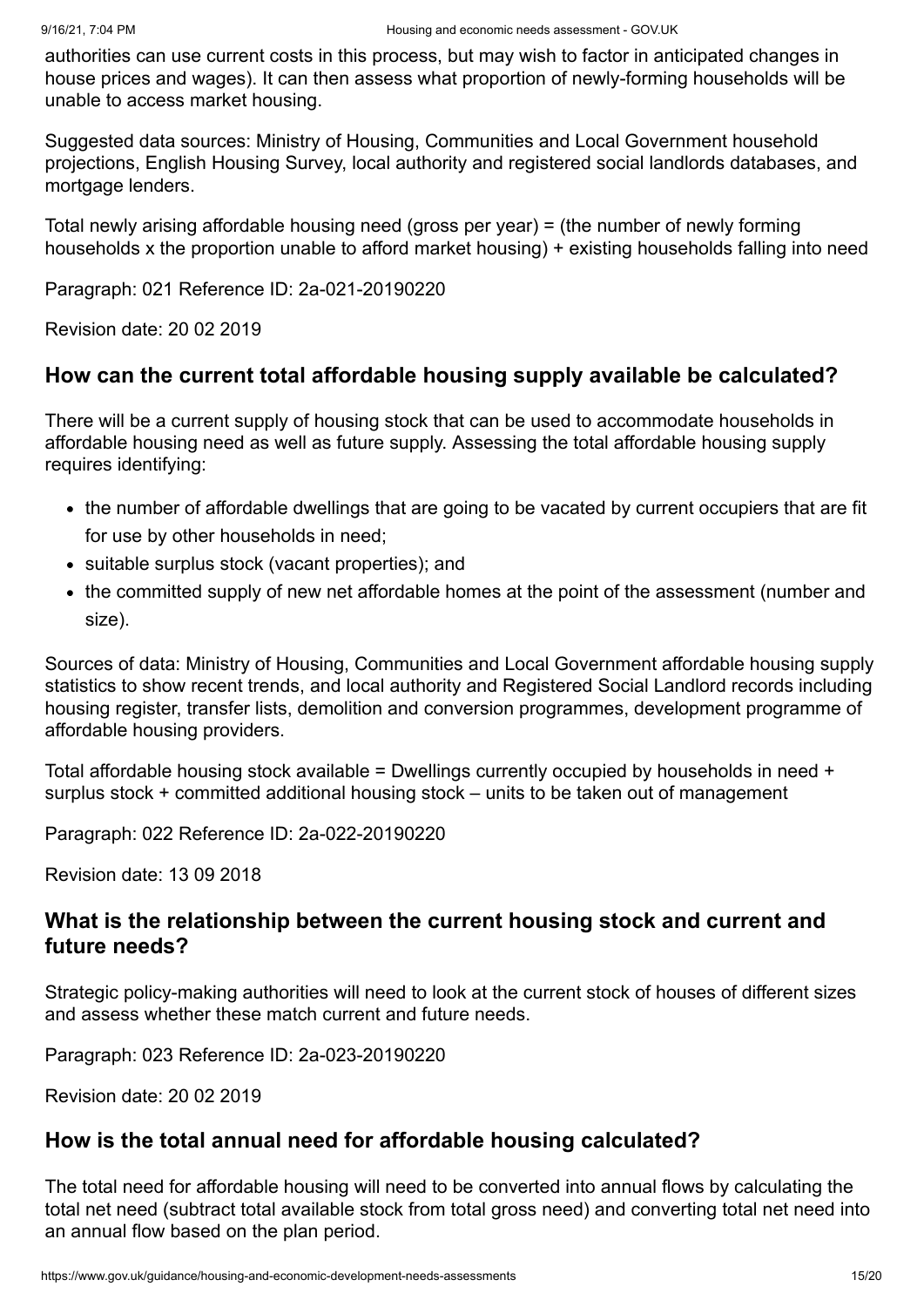The total affordable housing need can then be considered in the context of its likely delivery as a proportion of mixed market and affordable housing developments, taking into account the probable percentage of affordable housing to be delivered by eligible market housing led developments. An increase in the total housing figures included in the plan may need to be considered where it could help deliver the required number of affordable homes.

Paragraph: 024 Reference ID: 2a-024-20190220

Revision date: 20 02 2019

### <span id="page-15-0"></span>**Economic need**

### **How can authorities determine the type of employment land that is needed?**

[Strategic policy-making authorities will need to prepare a robust evidence base](https://www.gov.uk/guidance/plan-making#evidence-base) (https://www.gov.uk/guidance/plan-making#evidence-base) to understand existing business needs, which will need to be kept under review to reflect local circumstances and market conditions. National economic trends may not automatically translate to particular areas with a distinct employment base. [Where appropriate, local planning authorities can use their Authority Monitoring Report](http://www.legislation.gov.uk/uksi/2012/767/regulation/34/made) (http://www.legislation.gov.uk/uksi/2012/767/regulation/34/made) and the plan review process to ensure that their evidence base remains up to date.

Functional economic market areas (https://www.gov.uk/guidance/plan-making#maintaining-effectivecooperation) [can overlap several administrative areas so strategic policy-making authorities ma](https://www.gov.uk/guidance/plan-making#maintaining-effective-cooperation)y have to carry out assessments of need on a cross-boundary basis with neighbouring authorities within their functional economic market area. Local Enterprise Partnerships (and county councils) can play a key role in this process.

Paragraph: 025 Reference ID: 2a-025-20190220

Revision date: 20 02 2019

### **How can strategic policy making authorities prepare and maintain evidence about business needs?**

In gathering evidence to plan for business uses, strategic policy making authorities will need to liaise closely with the business community, taking account of the Local Industrial Strategy, to understand their current and potential future requirements. They will need to assess:

- the best fit functional economic market area [\(https://www.gov.uk/guidance/plan-making#maintaining](https://www.gov.uk/guidance/plan-making#maintaining-effective-cooperation)effective-cooperation)
- the existing stock of land for employment uses within the area;
- the recent pattern of employment land supply and loss for example based on extant planning permissions and planning applications (or losses to permitted development);
- evidence of market demand (including the locational and premises requirements of particular types of business) – sourced from local data and market intelligence, such as recent surveys of business needs, discussions with developers and property agents and engagement with business and economic forums;
- wider market signals relating to economic growth, diversification and innovation; and
- any evidence of market failure such as physical or ownership constraints that prevent the employment site being used effectively.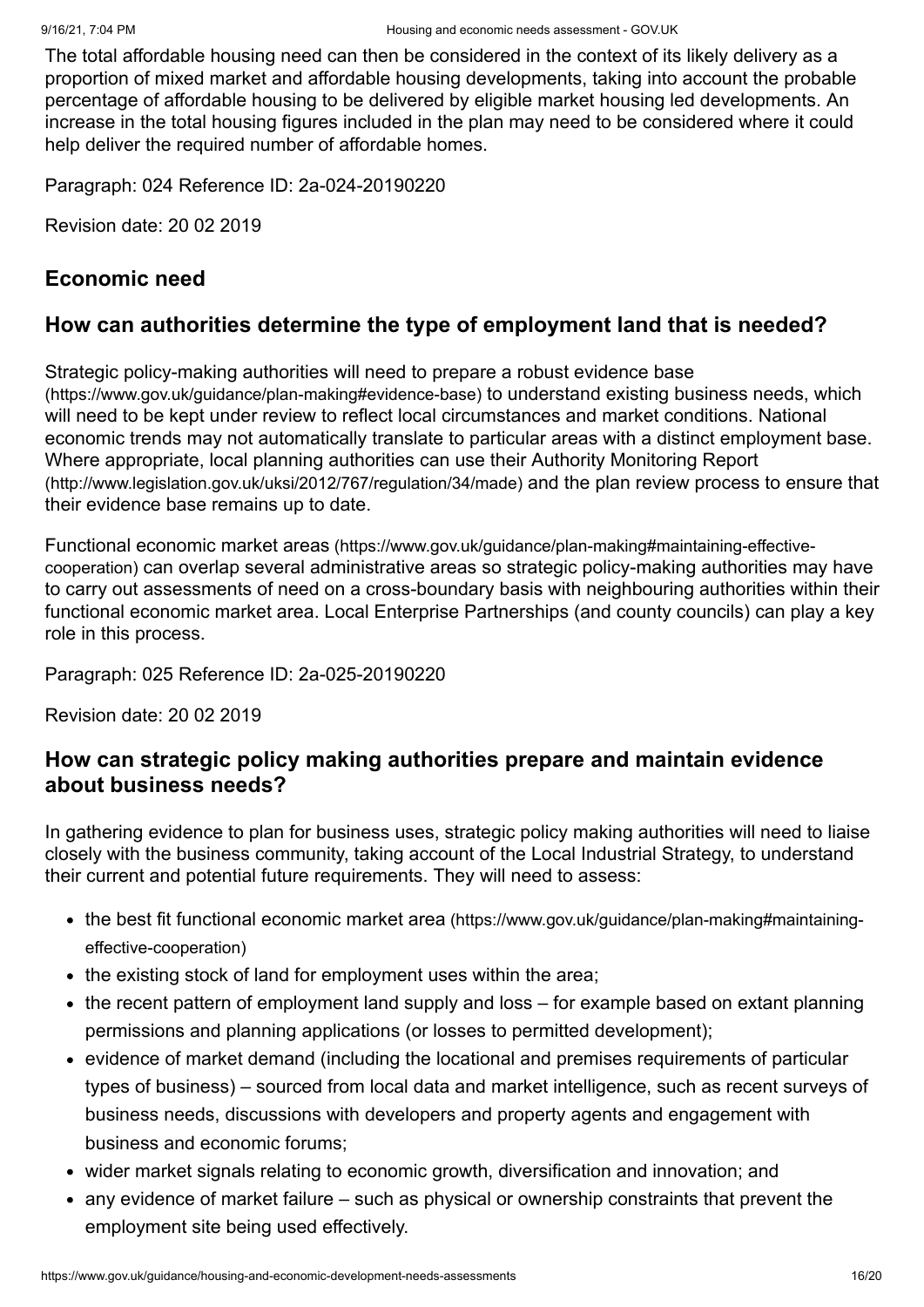Paragraph: 026 Reference ID: 2a-026-20190220

Revision date: 20 02 2019

#### **How can market signals be used to forecast future need?**

Strategic policy making authorities will need to develop an idea of future needs based on a range of data which is current and robust, such as:

- sectoral and employment forecasts and projections which take account of likely changes in skills needed (labour demand)
- demographically derived assessments of current and future local labour supply (labour supply techniques)
- analysis based on the past take-up of employment land and property and/or future property market requirements
- consultation with relevant organisations, studies of business trends, an understanding of innovative and changing business models, particularly those which make use of online platforms to respond to consumer demand and monitoring of business, economic and employment statistics.

Authorities will need to take account of longer term economic cycles in assessing this data, and consider and plan for the implications of alternative economic scenarios.

Paragraph: 027 Reference ID: 2a-027-20190220

Revision date: 20 02 2019

# **How can strategic policy making authorities identify the existing stock of employment land and identify the recent pattern of supply and loss?**

A simple typology of employment land by market segment and by sub-areas, where there are distinct property market areas within authorities, can be developed and analysed. This can be supplemented by information on permissions for other uses that have been granted, if available, on sites formerly in employment use.

Paragraph: 028 Reference ID: 2a-028-20190220

Revision date: 20 02 2019

# **How can current market demand be analysed?**

The available stock of land can be compared with the particular requirements of the area so that 'gaps' and any over-supply in local employment land provision can be identified.

It is important to consider recent employment land take-up and projections (based on past trends) and forecasts (based on future scenarios), and to identify instances where sites have been developed or sought for specialist economic uses. This will help to provide an understanding of the underlying requirements for office, general business and distribution space, and (when compared with the overall stock of employment sites) can form the context for appraising individual sites.

Analysing supply and demand will allow policy makers to identify whether there is a mismatch between quantitative and qualitative supply of and demand for employment sites. This will enable an understanding of which market segments are over-supplied to be derived and those which are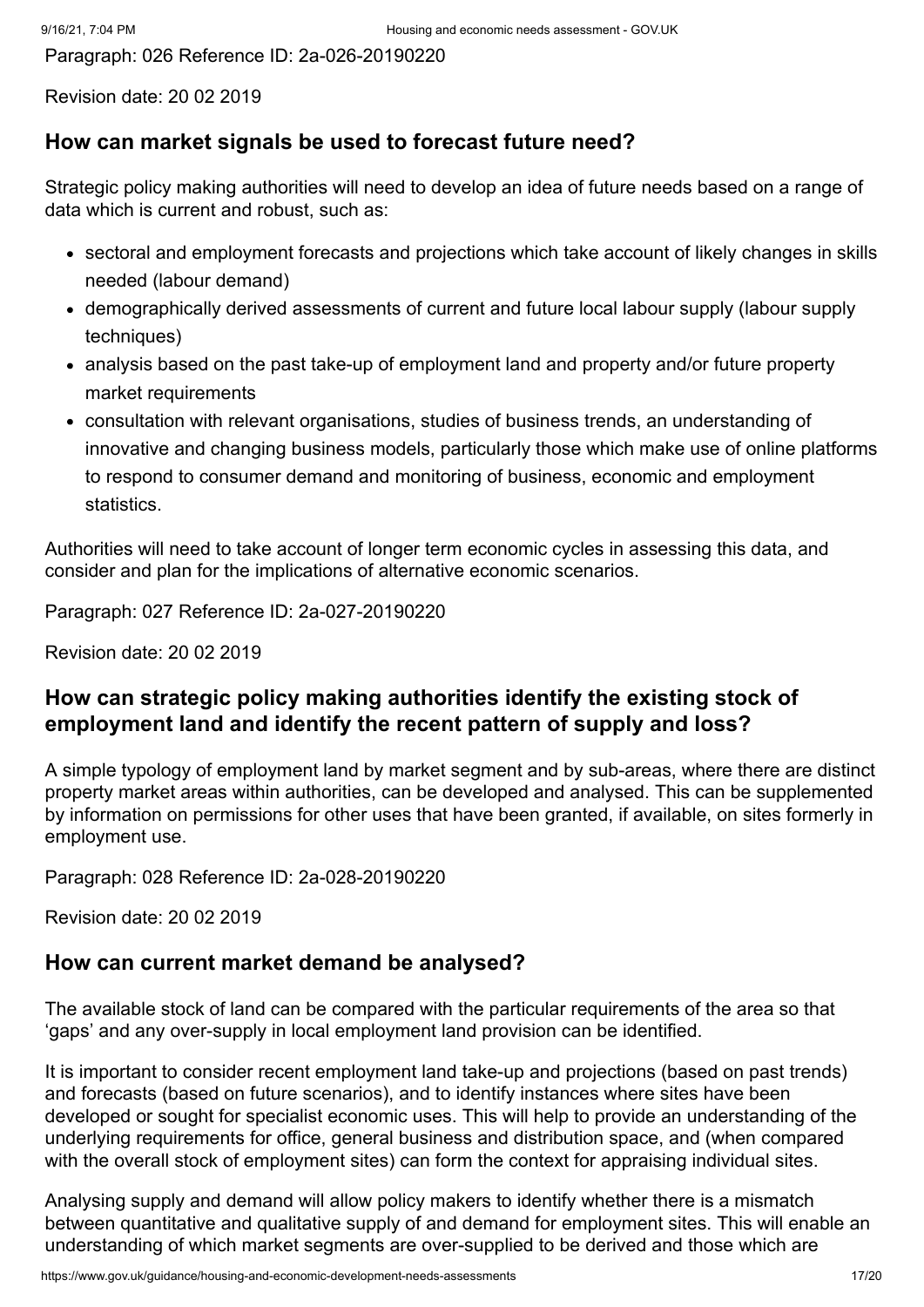undersupplied.

Paragraph: 029 Reference ID: 2a-02920190220

Revision date: 20 02 2019

### **How can employment land requirements be derived?**

When translating employment and output forecasts into land requirements, there are 4 key relationships which need to be quantified. This information can be used to inform the assessment of land requirements:

- Standard Industrial Classification [\(http://resources.companieshouse.gov.uk/sic/\)](http://resources.companieshouse.gov.uk/sic/) sectors to use classes
- Standard Industrial Classification [\(http://resources.companieshouse.gov.uk/sic/\)](http://resources.companieshouse.gov.uk/sic/) sectors to type of property
- employment to floorspace (employment density) and
- floorspace to site area (plot ratios based on industry proxies)

Paragraph: 030 Reference ID: 2a-030-20190220

Revision date: 20 02 2019

### **How can authorities assess need and allocate space for logistics?**

The logistics industry plays a critical role in enabling an efficient, sustainable and effective supply of goods for consumers and businesses, as well as contributing to local employment opportunities, and has distinct locational requirements that need to be considered in formulating planning policies (separately from those relating to general industrial land).

Strategic facilities serving national or regional markets are likely to require significant amounts of land, good access to strategic transport networks, sufficient power capacity and access to appropriately skilled local labour. Where a need for such facilities may exist, strategic policy-making authorities should collaborate with other authorities, infrastructure providers and other interests to identify the scale of need across the relevant market areas. This can be informed by:

- engagement with logistics developers and occupiers to understand the changing nature of requirements in terms of the type, size and location of facilities, including the impact of new and emerging technologies;
- analysis of market signals, including trends in take up and the availability of logistics land and floorspace across the relevant market geographies;
- analysis of economic forecasts to identify potential changes in demand and anticipated growth in sectors likely to occupy logistics facilities, or which require support from the sector; and
- engagement with Local Enterprise Partnerships and review of their plans and strategies, including economic priorities within Local Industrial Strategies.

Strategic policy-making authorities will then need to consider the most appropriate locations for meeting these identified needs (whether through the expansion of existing sites or development of new ones).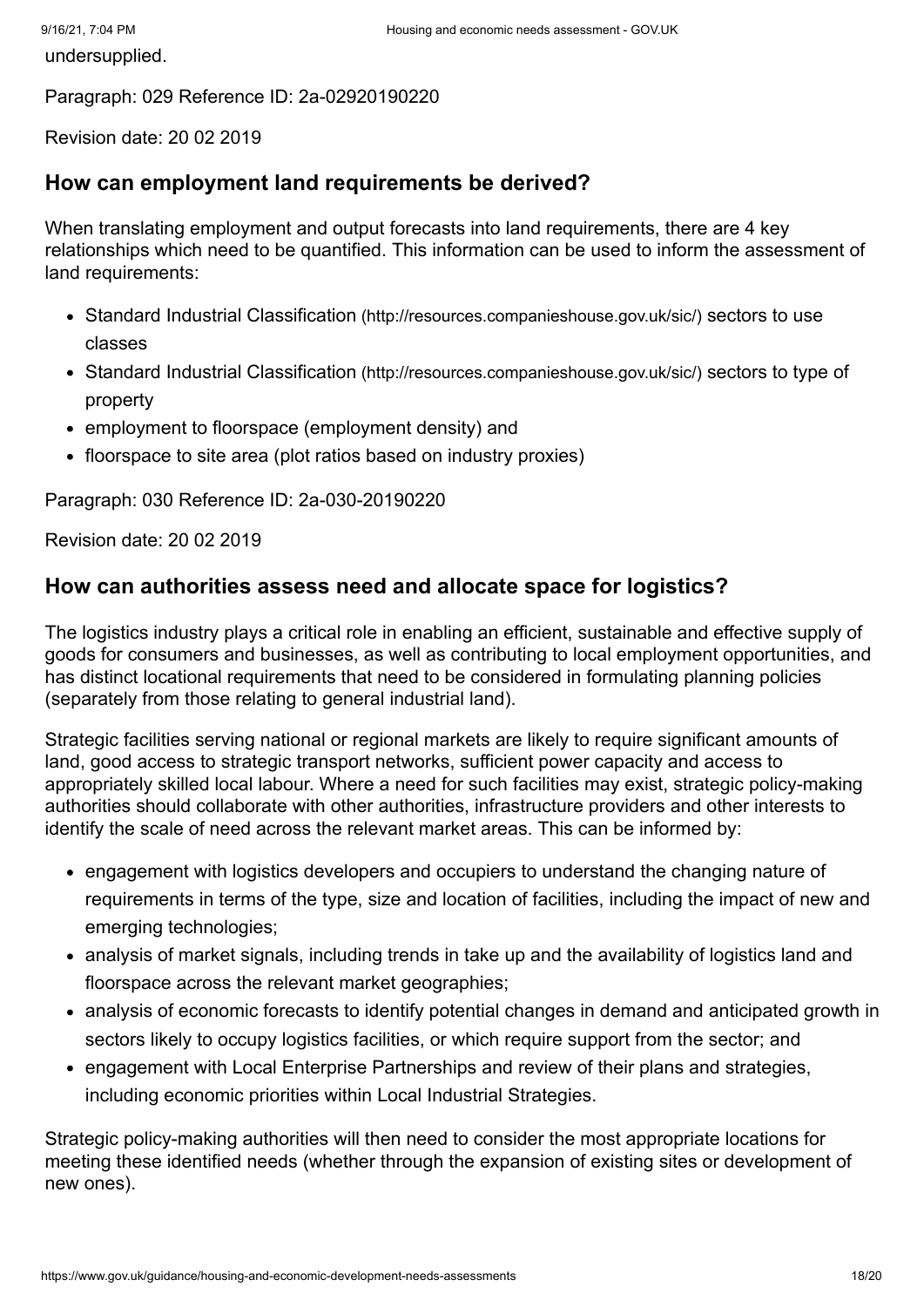Authorities will also need to assess the extent to which land and policy support is required for other forms of logistics requirements, including the needs of SMEs and of 'last mile' facilities serving local markets. A range of up-to-date evidence may have to be considered in establishing the appropriate amount, type and location of provision, including market signals, anticipated changes in the local population and the housing stock as well as the local business base and infrastructure availability.

Paragraph: 031 Reference ID: 2a-031-20190722

Revision date: 22 07 2019

### **How can the specific locational requirements of specialist or new sectors be addressed?**

When assessing what land and policy support may be needed for different employment uses, it will be important to understand whether there are specific requirements in the local market which affect the types of land or premises needed. Clustering of certain industries (such as some high tech, engineering, digital, creative and logistics activities) can play an important role in supporting collaboration, innovation, productivity, and sustainability, as well as in driving the economic prospects of the areas in which they locate. Strategic policy-making authorities will need to develop a clear understanding of such needs and how they might be addressed taking account of relevant evidence and policy within Local Industrial Strategies. For example, this might include the need for greater studio capacity, co-working spaces or research facilities.

These needs are often more qualitative in nature and will have to be informed by engagement with businesses and occupiers within relevant sectors.

Paragraph: 032 Reference ID: 2a-032-20190722

Revision date: 22 07 2019

<span id="page-18-0"></span>Published 20 March 2015 Last updated 16 December 2020 + show all [updates](#page-18-1)

- <span id="page-18-1"></span>1. 16 December 2020 Added new paragraphs: 033 to 039 Amended paragraphs: 004, 010 and 013
- 2. 22 July 2019 Added new paragraphs - 031 and 032
- 3. 20 February 2019 New version of guidance February 2019
- 4. 20 February 2019

Amended paragraphs 001, 004 to 018, 020 and new paragraphs 028-034

5. 13 September 2018

New version of guidance to reflect the revised version of the National Planning Policy Framework 2018.

- 6. 24 July 2018 Updated guidance.
- 7. 20 March 2015 First published.

Print this page

# **Related content**